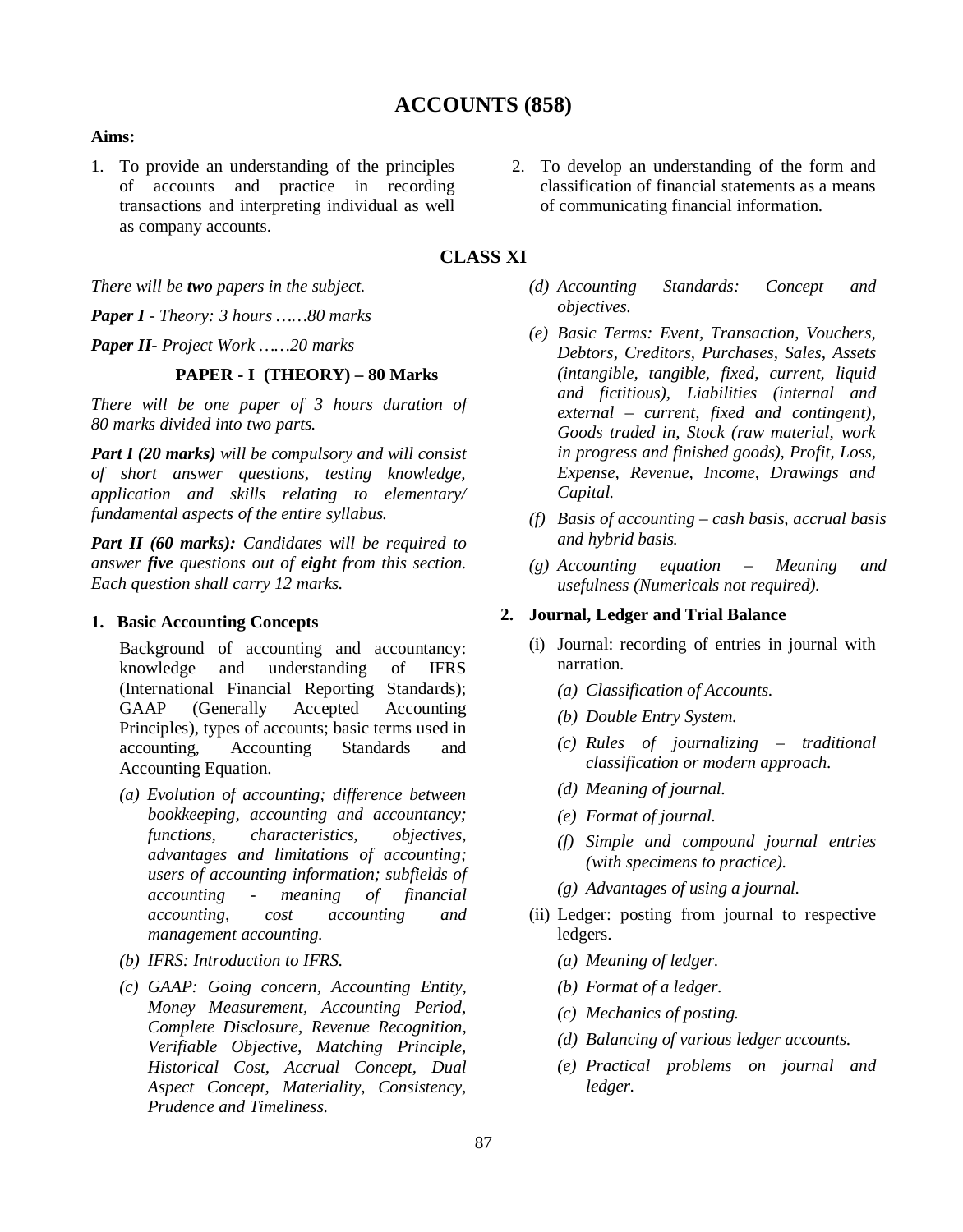(iii) Sub-division of journal - cash book [including simple cash book and double column cash book (cash and bank). Petty cash book (including simple, analytical and imprest system), sales day book, purchases day book, sales return day book, purchases return day book, bills receivable book, bills payable book and Journal proper.

*Mechanics of posting from special subsidiary books.*

(iv) Trial balance.

- *(a) Meaning, objectives, advantages and limitations of a trial balance.*
- *(b) Preparation of the trial balance from given ledger account balances.*
- *(c) Redrafting of a trial balance from given ledger account balances as well as additional adjustments.*

**3. Bank Reconciliation Statement**

Bank reconciliation statement.

- *(a) Meaning and need for bank reconciliation statement.*
- *(b) Preparation of a bank reconciliation statement from the given cash book balance or pass book balance or both.*
- *(c) Preparation of a bank reconciliation statement from the extract of the cash book as well as the pass book relating to the same month.*
- *(d) Preparation of an amended cash book and a bank reconciliation statement from the given cash book balance.*
- *(e) Preparation of an amended cash book and a bank reconciliation statement from the extract of the cash book as well as the pass book relating to the same month.*

### **4. Depreciation, Provisions and Reserves**

(i) Depreciation.

*Depreciation - meaning, need, causes, objectives and characteristics.*

(ii) Methods of charging depreciation (Straight Line and Written Down Value method).

*Method of recording depreciation – charging to asset account, creating provision for depreciation / accumulated depreciation, treatment of disposal of fixed assets.*

(iii) Problems relating to purchase and sale of assets incorporating the application of depreciation under the two stated methods.

*Self explanatory.*

**NOTE:** *Questions on change of method from SLM to WDV and vice-versa are not required.*

### **5. Bills of Exchange**

(i) Introduction to Negotiable Instruments: explanation of basic terms.

*Meaning of negotiable instruments; Bills of exchange, promissory note (including specimen and distinction), cheque, advantages and disadvantages of Bills of Exchange, explanation of basic terms drawer, drawee, payee, endorser, endorsee, bill on demand / bill on sight, bill after date, bill after sight, tenure of the bill, days of grace, due date, endorsement and discounting of bills, bill sent for collection, dishonour of a bill, noting charges, notary public, renewal of a bill, retirement of a bill and insolvency of the drawee/acceptor.*

(ii) Practical problems on the above in the books of drawer, drawee, endorsee and bank.

*Self explanatory.*

*NOTE: Accommodation Bill is not required.*

- **6. Final Accounts and Concept of Trading, Profit and Loss account and Balance Sheet (with and without adjustments), Marshalling of Balance Sheet**
	- (i) Capital and revenue expenditure/income.
		- *(a) Meaning and difference between capital expenditure and revenue expenditure with examples.*
		- *(b) Meaning and difference between capital income and revenue income with examples.*
		- *(c) Meaning and difference between capital profit and revenue profit with examples.*
		- *(d) Meaning and difference between capital loss and revenue loss with examples.*
		- *(e) Meaning of deferred revenue expenditure with examples.*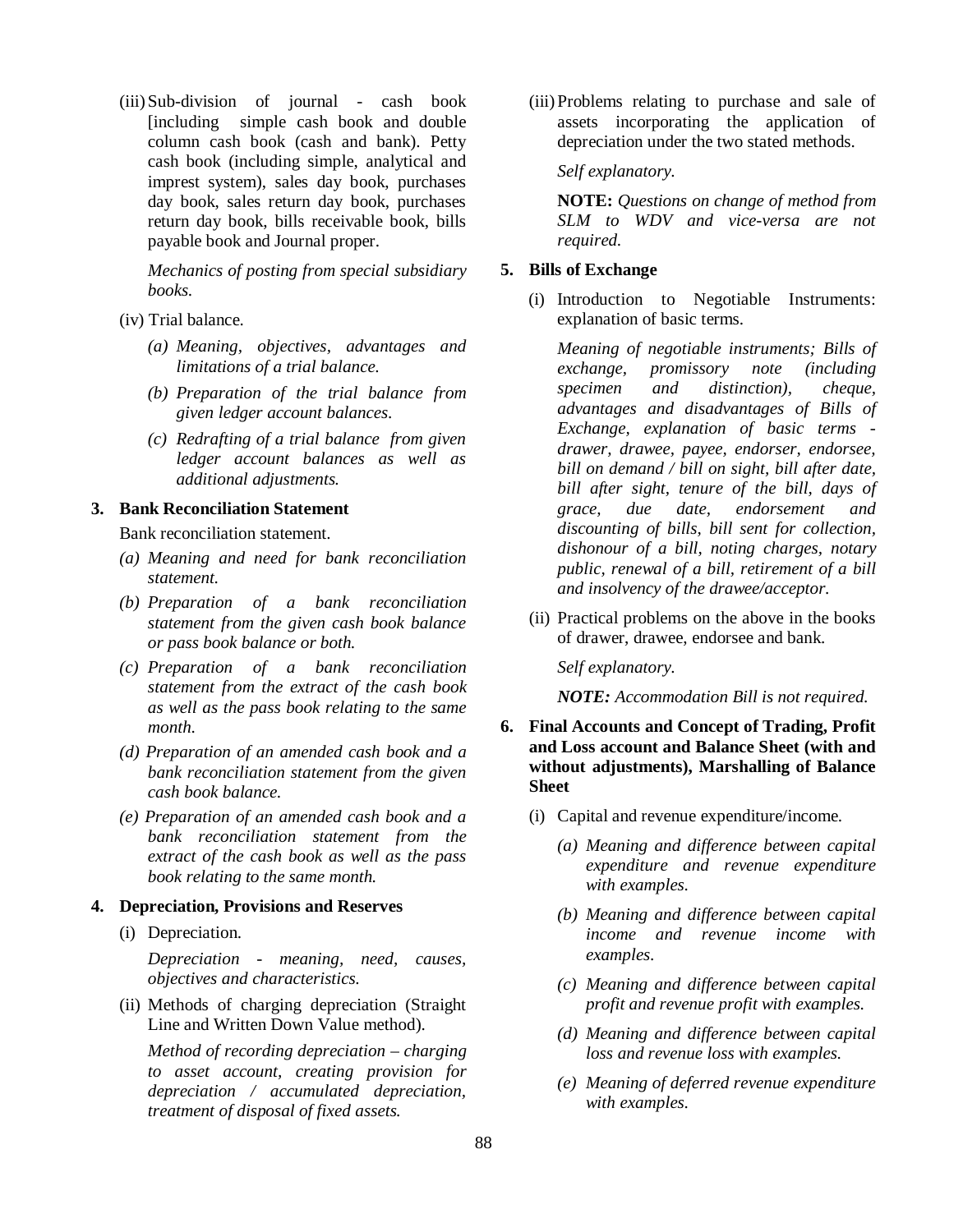- (ii) Provisions and Reserves.
	- *(a) Meaning, importance; difference between provisions and reserves; types of reserves - revenue reserve, capital reserve, general reserve, specific reserve and secret reserve.*
	- (b) *Practical problems on bad debts, provision for doubtful debts, bad debt recovery, provision for discount on debtors and reserve for discount on creditors.*
- (iii) Trading, Profit and Loss Account and Balance Sheet of a sole trader, (Horizontal Format) without adjustments.

*Meaning object, importance and preparation of Trading, Profit and Loss Account and Balance Sheet of sole trader.*

(iv) Preparation of Trading Account, Profit and Loss Account and Balance Sheet with necessary adjustments.

*Adjustments relating to closing stock, outstanding expenses, prepaid expenses, accrued income, income received in advance, depreciation and bad debts, provision for doubtful debts, provision for discount on debtors, creditors and manager's commission, goods distributed as free samples and goods taken by the owner for personal use, abnormal loss, interest on capital and drawings.*

(v) Marshalling of a Balance Sheet: Order of permanence and order of liquidity.

*Self explanatory.*

#### **7. Accounts from incomplete records**

- (i) Single entry and difference with double entry.
	- *(a) Meaning, characteristics and limitations.*
	- *(b) Difference between Statement of Affairs and Balance Sheet.*
- (ii) Ascertainment of profit/loss by statement of affairs method including application.

*Self explanatory.*

(iii) Conversion of Single entry into double entry.

*Preparation of Trading and Profit & Loss Account and Balance Sheet (with reference to missing figures in total debtors account, total creditors account, Bills Receivable account, Bills Payable account).*

*NOTE: Single entry system as applied to partnership firms is not required.*

#### **8. Non Trading Organisation**

(i) Non trading organization: meaning, objectives, necessity and treatment of specific items.

*Self explanatory.*

- (ii) Different books maintained and differences between them.
	- *(a) Receipts and Payments Accounts: meaning, features, differences between Receipts and Payments Account and Cash Book.*
	- *(b) Income and Expenditure Accounts: meaning, features, difference, between Income and Expenditure account and Profit and Loss account.*
	- *(c) Balance Sheets and its role.*
- (iii) Preparation of Income and Expenditure Account and Closing Balance Sheet.

*Preparation of Income and Expenditure Account and Balance Sheet when Receipts and Payments Account and other information is given.*

*NOTE: Preparation of a Receipt and Payments Account only or an Income and Expenditure Account with a Balance Sheet from incomplete records need not be covered.*

### **9**. **Rectification of Errors**

Errors and types of errors: errors of omission; errors of commission; errors of principle; compensating errors.

- *(a) Errors disclosed by the trial balance.*
- *(b) Errors not disclosed by the trial balance.*
- *(c) Rectification of errors after the preparation of trial balance and use of suspense account.*
- *(d) Rectification of Errors after the preparation of Final Accounts.*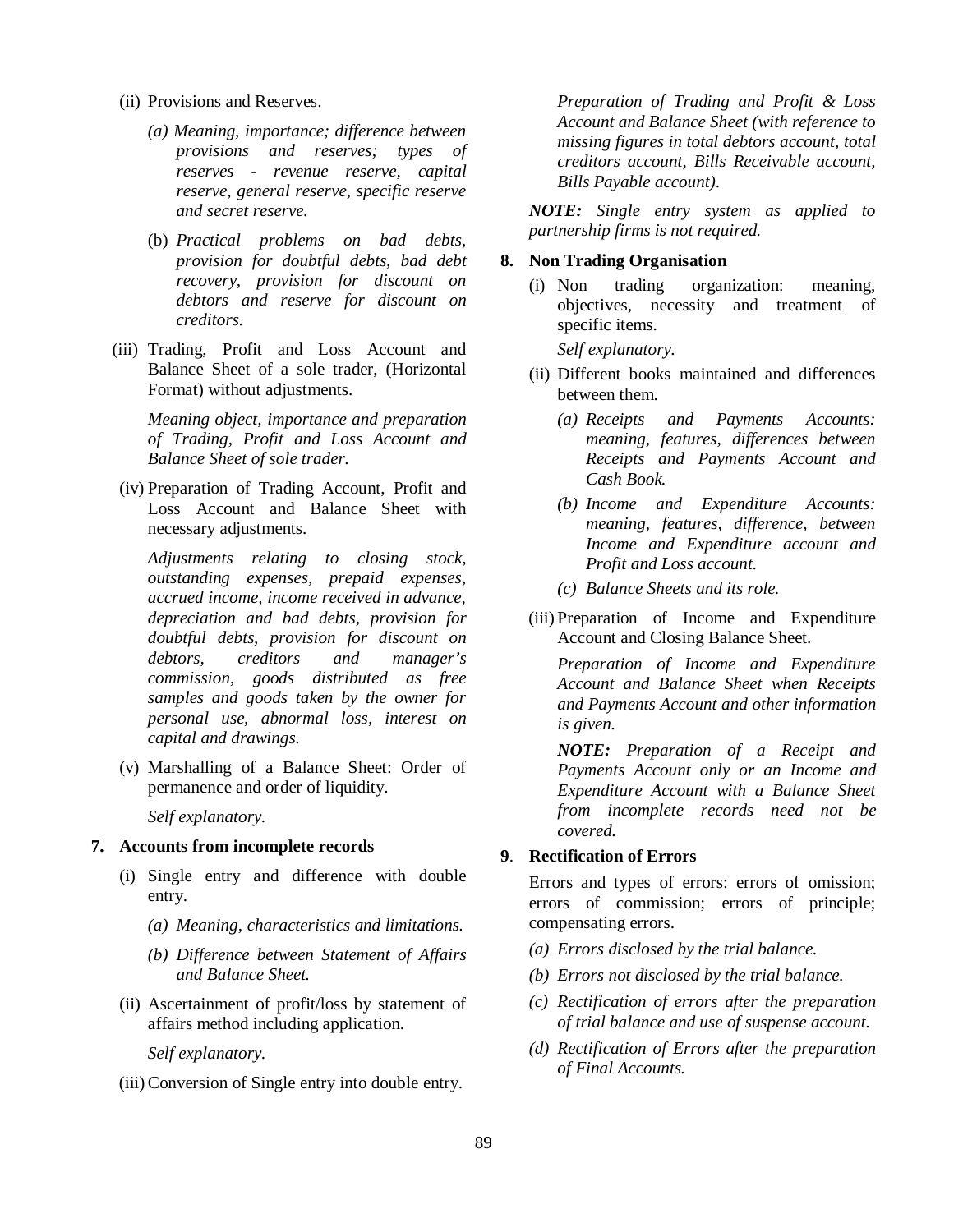- **10. Introduction to the use of Computers in Accounting**
	- **Introduction to Computerised Accounting System:** Components of CAS, Features, Grouping of Accounts. Advantages and Limitations of CAS, Accounting Information System.

### *Self explanatory.*

- Application of computers in Accounting (Only theory) — Automation of accounting process, designing accounting reports (MIS reports) – Chart of accounts – Assets/ liabilities/ income/ expenses/ capital, customer and supplier masters, type of transaction: cash, bank, sale, purchase, journal vouchers; general ledger/trial balance, balance sheet, profit and loss, data exchange with other information systems.
- Comparison of accounting processes in manual and computerized accounting.

*Introduction to Computerised Accounting systems - Basic understanding and advantages and disadvantages of ready to use, customized, tailor-made accounting systems (E.g.: Tally, VISHESH or any other accounting system).*

### **PAPER II – PROJECT WORK – 20 Marks**

Candidates will be expected to have completed **two** projects from any topic covered in Theory.

Mark allocation for **each** Project [10 marks]:

| Overall format                      | 1 mark  |
|-------------------------------------|---------|
| Content                             | 4 marks |
| Findings                            | 2 marks |
| Viva-voce based on the Project only | 3 marks |

### **A list of suggested Projects is given below:**

- 1. Preparation of Journal / sub-division of journal, Ledger, Trial balance and Financial Statements of a trading organization on the basis of a case study.
	- Develop a case study of a sole trader starting business with a certain amount of capital.

He could have got the amount from his past savings or by borrowing from a bank by mortgaging his personal assets or by winning a lottery or any other source.

- Write in detail, his transactions during the year- his purchases - cash and credit, salescash and credit, expenses, purchase of fixed assets and depreciation charged on them, any outstanding expenses, prepaid expenses, accrued income, drawing bills of exchange, accepting bills payable, etc.
- From this case study developed (which should have at least 15 transactions), pass the journal entries, post them into the ledger, prepare a Trial Balance and the Trading and Profit and Loss Account and Balance Sheet.
- The various expenses for comparison purposes, could be depicted in the form of bar diagrams and pie charts.
- 2. Preparation of the accounts of a Not-for-Profit-Organisation on the basis of a case study.
	- Develop a case study of an NPO by beginning with the primary motive of establishing it, that is, why have you decided to open a club or a library or a hospital, etc.
	- Write in detail about the sources of capital fund, subscriptions, donations, other receipts and payments of your NPO.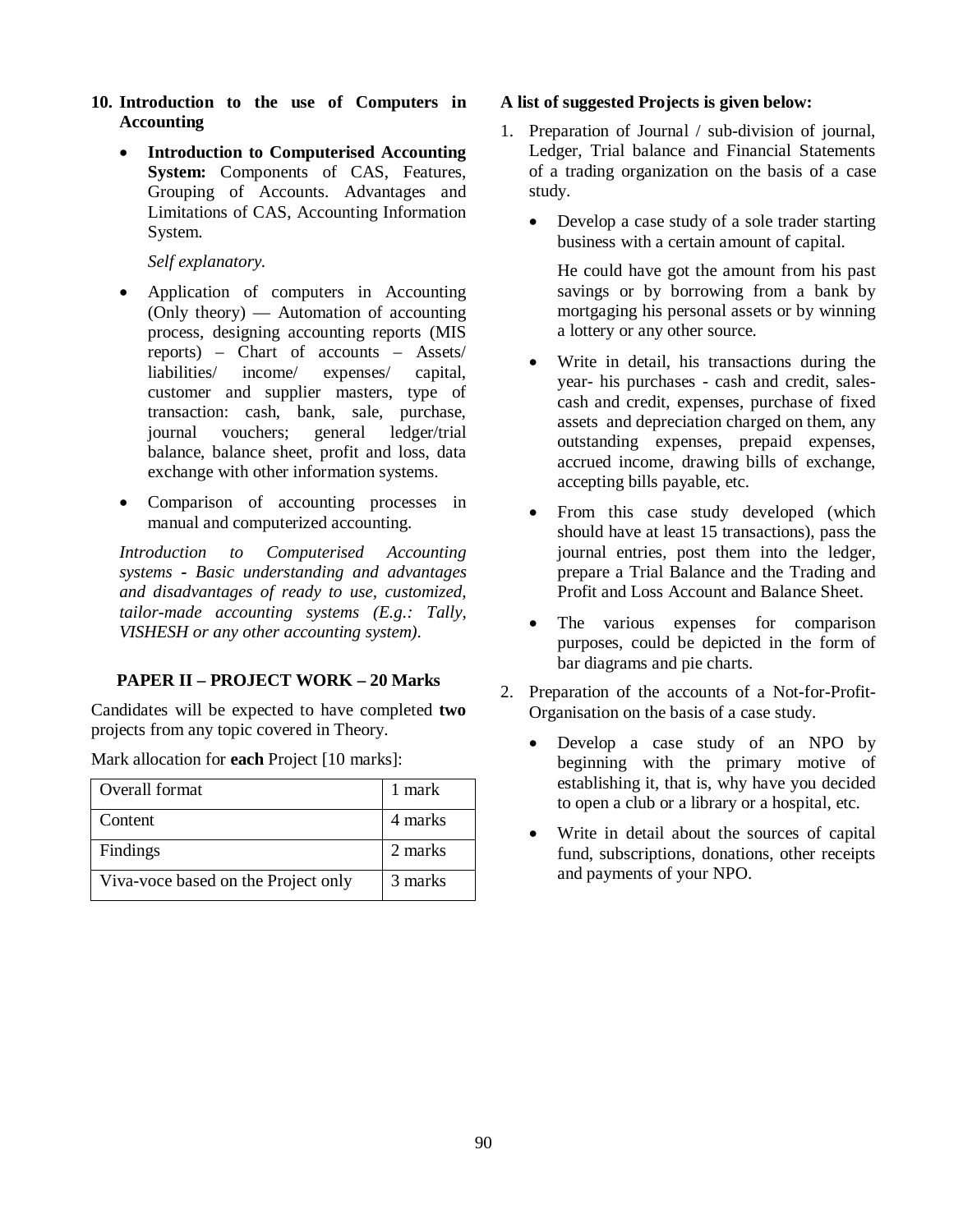- From this case study developed (which should have at least 15 transactions), prepare the NPO's Receipts and Payment Account, its Income and Expenditure Account and its Balance Sheet.
- The various expenses, for comparison purposes, could be depicted in the form of bar diagrams and pie charts.
- 3. Prepare a Bank Reconciliation Statement and Amended Cash Book from the information given in your Cash Book and Bank Statement (Pass Book).
- 4. Complete the labels.
	- (i) Prepare a Spreadsheet as per the following format:

| Revenue                 | Jan. | Feb. | March | April |
|-------------------------|------|------|-------|-------|
| Outdoor<br><b>Sales</b> |      |      |       |       |
| Indoor<br><b>Sales</b>  |      |      |       |       |
| Total<br><b>Sales</b>   |      |      |       |       |
|                         |      |      |       |       |

| Expenses                      |  |  |
|-------------------------------|--|--|
| <b>Salaries</b>               |  |  |
| Rent $\&$<br><b>Utilities</b> |  |  |
| Others                        |  |  |
| Total<br>Expenses             |  |  |
|                               |  |  |
| <b>Net</b><br>profit          |  |  |

- (ii) Fill the Sales and Expenses for the months in lakhs and calculate the Total Sales and Total Expenses.
- (iii)Calculate the Net Profit using the excel formulas by subtracting the expenses from revenue.
- (iv) Highlight all the numbers and prepare a Bar Chart showing the Indoor and Outdoor Sales for the months.
- (v) Save your work on the desktop as **Label\_Project.**
- (vi) Print a hard copy of your work and close the file.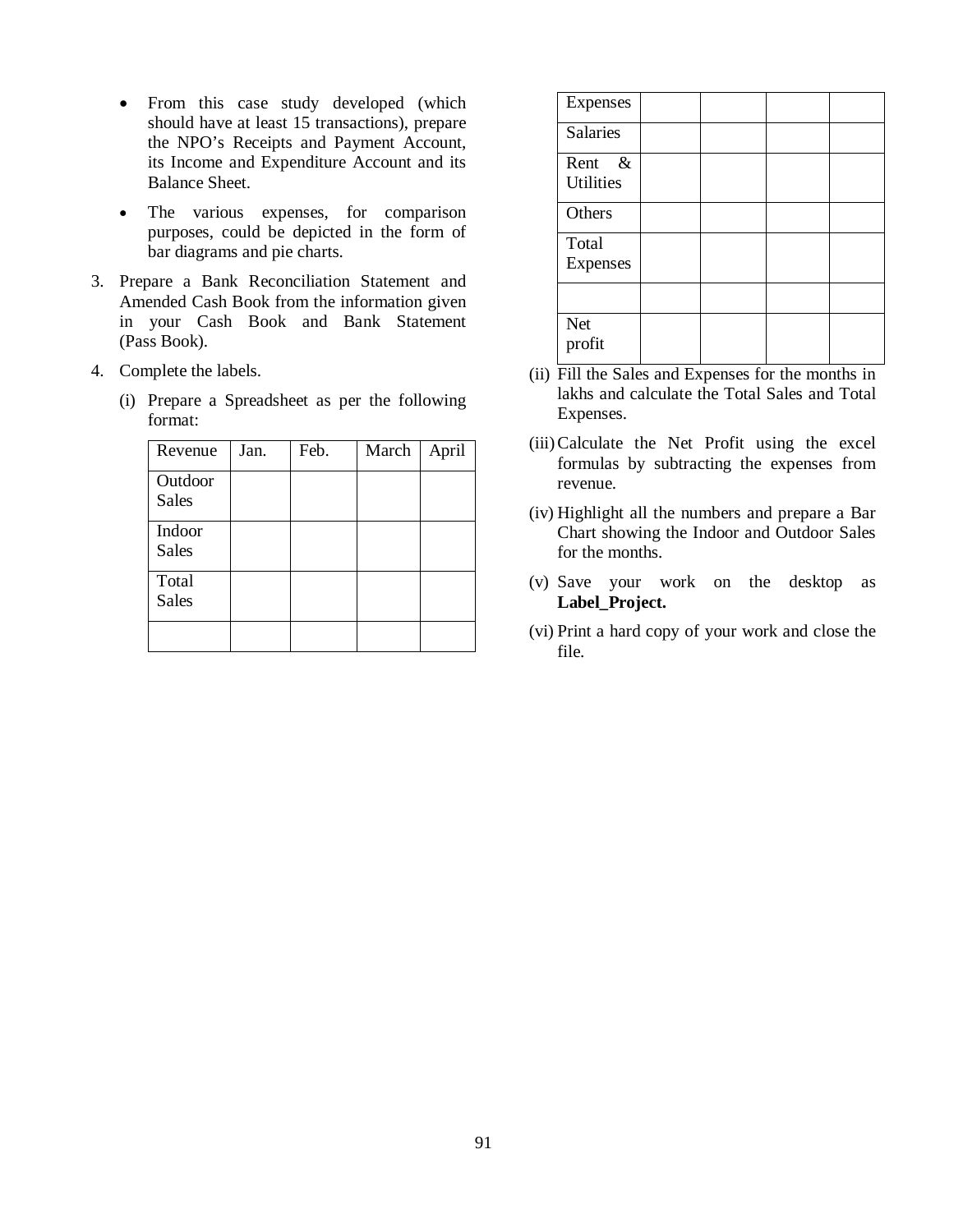*There will be two papers in the subject.*

*Paper I - Theory: 3 hours ……80 marks*

*Paper II*- *Project Work ……20 marks*

## **PAPER - I (THEORY) – 80 Marks**

*There will be one paper of 3 hours duration of 80 marks divided into three Sections A, B and C.*

*It will be compulsory for all candidates to attempt Section A.*

*Section A (60 Marks) will consist of two parts, Part I and Part II and have a total of eight questions.*

*Part I (12 Marks): will consist of Question 1 (compulsory). This question will include short answer questions, testing knowledge, application and skills relating to elementary/fundamental aspects. Question 1 will be based on Section A of the syllabus.*

*Part II (48 Marks): Candidates will be required to answer four questions out of seven from this part. Each question shall carry 12 marks. Part II will also be based on Section A of the syllabus.*

*Section B/ C (20 marks): Candidates will have a choice of attempting questions either from Section B or Section C. Candidates will be required to answer two questions out of three from the section of their choice. Each question shall carry 10 marks.*

## **SECTION A**

### **1. Joint Venture**

Joint Venture: objectives; necessity and methods of accounting (recording of transactions in the books of one Co-venturer, recording of transactions in the books of all Co*-*venturers, recording of transactions in separate set of books).

*Joint Venture: meaning, features, objectives and problems under the three methods of accounting.*

- *(a) Recording of transactions in the books of one Co-venturer only.*
- *(b) Recording of respective transactions in the books of all Co-venturers (memorandum method).*
- *(c) Recording of transactions in separate set of books.*

### *NOTE:*

*Valuation of closing stock in Joint Venture including abnormal and normal losses are included.*

*Interim settlement of accounts, interest calculation, incomplete ventures on the date of final settlement of accounts, Joint Ventures for underwriting shares and conversion of consignment into joint venture are excluded from the syllabus.* 

### **2. Partnership Accounts**

### **A. Fundamentals of Partnership**

(i) Definition, meaning and features of a Partnership.

*Self explanatory.* 

- (ii) Provisions of The Indian Partnership Act, 1932, with respect to books of accounts.
	- *(a) Meaning and importance.*
	- *(b) Rules applicable in the absence of a partnership deed.*
- (iii) Preparation of Profit and Loss Appropriation Account and Partners' Capital and Current Accounts.
	- *(a) Profit and Loss Appropriation Account.*
	- *(b) Partners' capital accounts: fixed and fluctuating.*
	- *(c)Partners' Current Accounts when fixed capital method is followed*

*Interest on capital, interest on drawings, interest on current accounts ( debit and credit) salary, commission to partners and managers, transfer to reserves, division of profit among partners, guarantee of profits and past adjustments* (*Relating to interest on capital, interest on drawing, salary and Profit Sharing Ratio).*

- (iv) Goodwill concept and mode of valuation.
	- *(a) Meaning, nature and features of Goodwill.*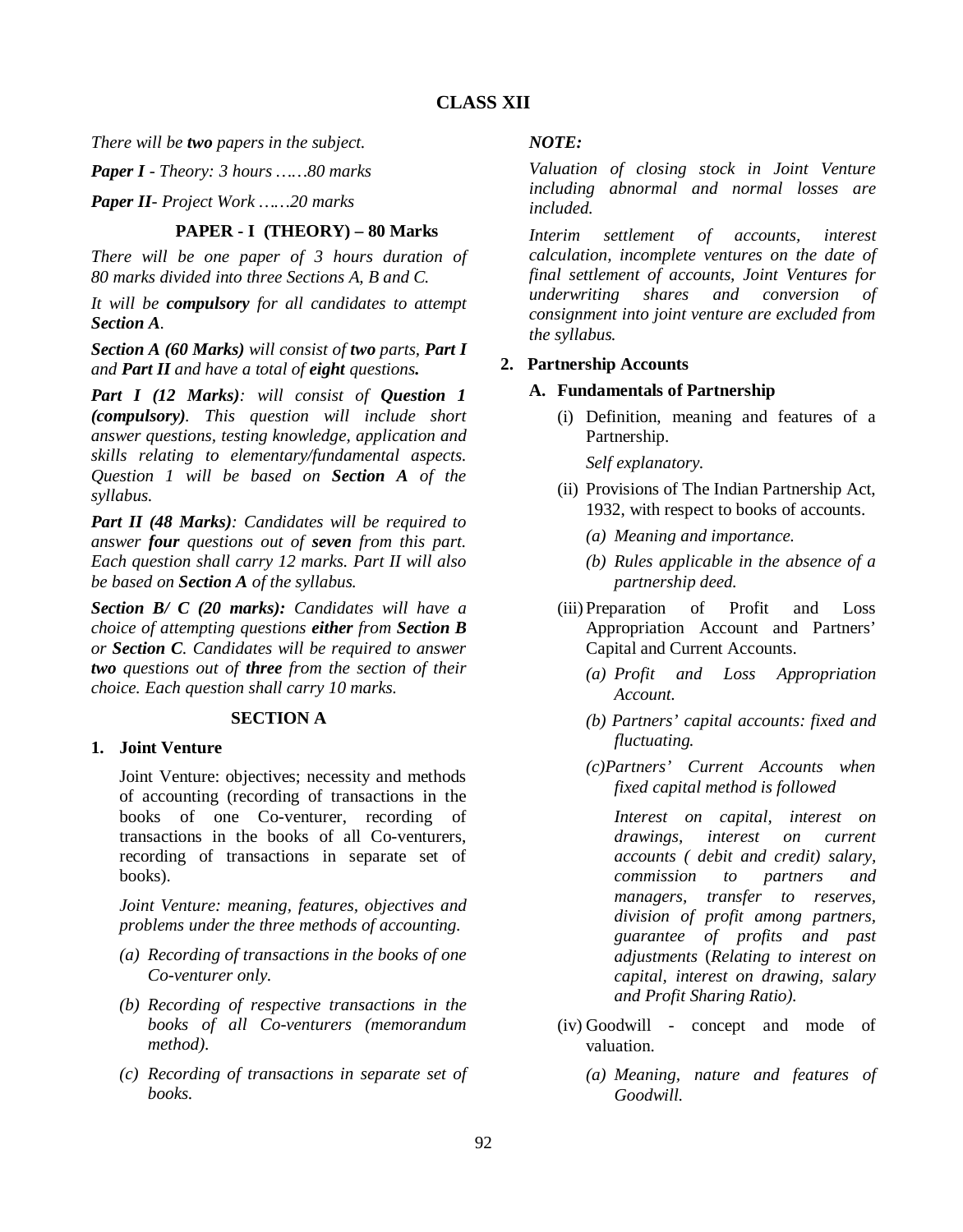- *(b) Factors affecting the value of goodwill.*
- *(c) Mode of Valuation.*
	- *Average profit method Meaning and practical application.*
		- *Simple average.*
		- *Weighted average method.*
	- *Super profit method Meaning and practical application.*
	- *Capitalization method Meaning and practical application.*
		- *Capitalization of average profit.*
		- *Capitalization of super profit.*

*NOTE 1***:** *Capital Employed/Net assets are Total assets (excluding goodwill if existing in the balance sheets and fictitious assets) less outside liabilities.* 

### *NOTE 2***:**

- *Interest on partner's loan to be taken as a charge against profits.*
- *Interest on loan should be credited to a separate loan account.*
- *Rent paid to a partner is a charge against profit and is to be credited to partners' current account in case of fixed capital system or to partners' capital account when capitals are fluctuating.*
- *Manager's commission and Partners commission to be calculated on corrected Net Profit of the Profit and Loss account if question is silent.*
- *Interest is to be charged or allowed on current account only when specifically instructed.*
- *Admission of manager as a Partner is excluded.*

## **B. Reconstitution of Partnership**

### **I. Admission**

(i) Calculation of new profit sharing ratio, sacrificing ratio and gaining ratio.

*Self Explanatory* 

(ii) Accounting treatment of goodwill on admission of a partner.

*Based on Accounting Standard –26 issued by the Institute of Chartered Accountants of India in the context of Intangible Assets.*

- *(a) Premium for goodwill paid privately.*
- *(b) Premium for goodwill paid (in cash or kind) and retained in the business.*
- *(c) Premium for goodwill paid and withdrawn by the old partners.*
- *(d) When the incoming partner cannot bring premium for goodwill in cash, adjustments are to be done through the current account.*
- *(e) Hidden goodwill.*
- *(f) When goodwill appears in the old Balance Sheet.*

*NOTE: Personal Goodwill and loan account raised when the incoming partner does not bring in cash for his share of goodwill are excluded from the syllabus.*

(iii) Preparation of Revaluation Account.

*Preparation of a Revaluation Account where changes in the values of assets and liabilities are reflected in the new Balance Sheet after reconstitution of a partnership firm.*

*NOTE: Memorandum revaluation account is excluded from the syllabus.*

(iv) Accounting treatment of accumulated profits and losses.

> *General Reserve / Reserve Fund, Workmen Compensation Reserve/ Fund, Investment Fluctuation Reserve/Fund, Contingency Reserve, Profit and Loss Account (Debit and Credit balance) and Advertisement Suspense Account/ Deferred Revenue Expenditure.*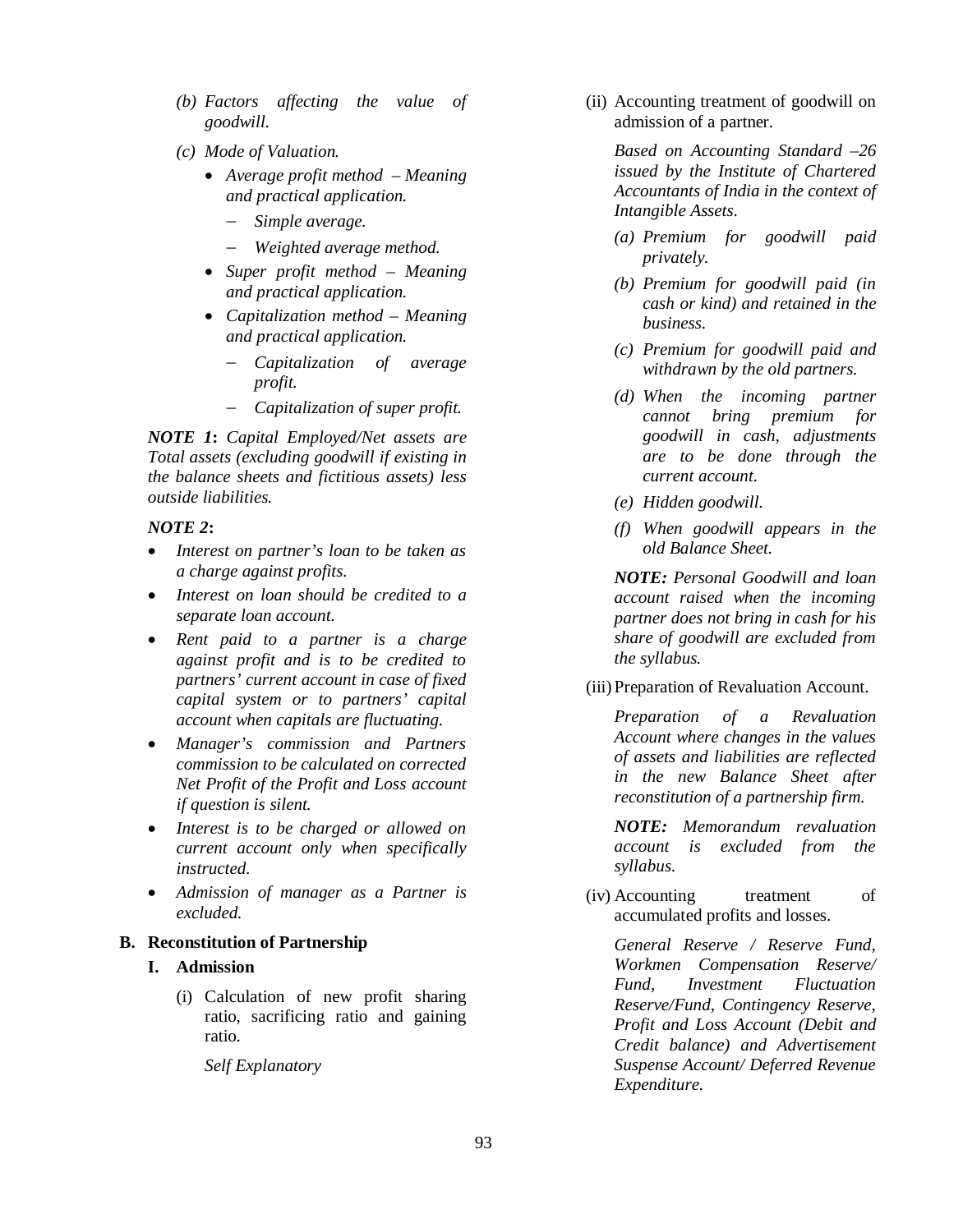- (v) Adjustment of Capitals.
	- *(a) Adjustment of old partner's Capital Accounts on the basis of the new partner's capital.*
	- *(b) Calculation of new partner's capital on the basis of old partner's adjusted capital.*

### **II. Change in profit sharing ratio**

- (i) Calculation of new profit sharing ratio, sacrificing and gaining ratio. *Self Explanatory.*
- (ii) Accounting treatment of goodwill.

*Self Explanatory.*

(iii) Accounting treatment of accumulated profits and losses

*General Reserve / Reserve Fund, Workmen Compensation Reserve/ Fund, Investment Fluctuation Reserve/Fund, Contingency Reserve, Profit and Loss Account (Debit and Credit balance) and Advertisement Suspense Account/ Deferred Revenue Expenditure.* 

(iv) Revaluation of assets and reassessment of liabilities.

*Self explanatory.*

*NOTE: Admission of a partner during an accounting year, Joint Life Policy and Individual Life Policy are excluded from the syllabus.* 

### **III. Retirement and death of a partner**

(i) Calculation of new profit sharing ratio, gaining ratio and sacrificing ratio.

*Self Explanatory.* 

(ii) Adjustment with regard to goodwill including hidden goodwill*.*

*Self Explanatory.* 

(iii) Adjustment with regard to undistributed profits and losses.

*Self Explanatory.*

(iv) Adjustment with regard to share of profits from the date of the last Balance Sheet to the date of retirement or death (on the basis of time or turnover).

*Self Explanatory.*

(v) Preparation of Revaluation Account on retirement or death of a partner.

*Self Explanatory.*

- (vi) Adjustment of capitals.
	- *(a) Readjusting the adjusted capital of the continuing partners in the new profit sharing ratio.*
	- *(b) Adjusting the capitals of the continuing partners on the basis of the total capital of the new firm.*
	- *(c) When the continuing partners bring in cash to pay off the retiring partners.*
- (vii) Calculation and payment of amount due to retiring partner

*Self Explanatory.*

 (viii) Construction of loan account and executor's account.

*Self Explanatory.*

*NOTE: Memorandum Revaluation Account, Joint Life Policy, Individual life policy and calculation of interest accrued but not due in the outgoing partners /executors account are excluded from the syllabus.*

#### **IV. Dissolution of a Partnership firm.**

(i) Meaning of dissolution, modes of settlement of accounts.

*Self Explanatory*

- (ii) Preparation of Realization Account. *Accounting treatment of realization expenses:*
	- *Paid by the firm – Realization account Dr. To cash account*
	- *Paid by the partner on behalf of the firm –*

*Realization account Dr. To partner's capital account*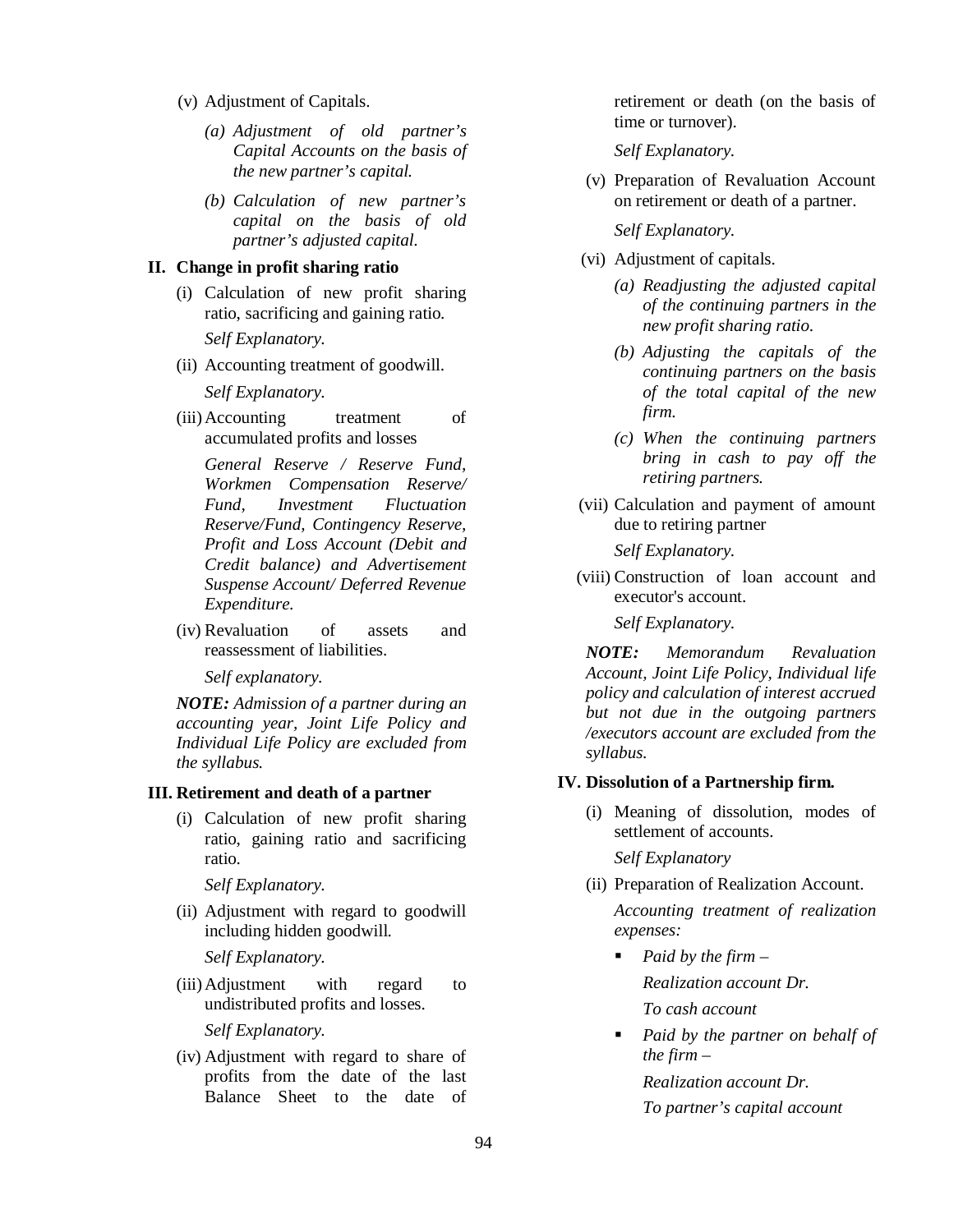- *The firm pays a fixed amount to the partner and the partner has to bear the expenses –*
	- *(a) Realization account Dr. To partner's capital account*
	- *(b) If the amount is paid by the partner from firm's cash, then only -*

*Partner's capital account Dr.*

*To cash account* 

*(No entry (b) will be passed if the expenses are borne or paid by the partner out of his pocket)*

(iii)Treatment of undistributed profits and losses.

*Self Explanatory.*

- (iv) Preparation of Cash / Bank Account. *Self Explanatory.*
- (v) Preparation of memorandum balance sheet.

*Self Explanatory.*

## *NOTE:*

- *When an asset or a liability is taken to the realization account any corresponding/related fund or reserve is also transferred to realization account and not to capital account.*
- *When accounts are prepared on a fixed basis, partners current account balances are to be transferred to capital account. No adjustments are required to be passed through current account.*
- *Admission cum retirement, amalgamation of firms and conversion/sale to a company together with piecemeal distribution and insolvency of a partner / partners not required.*
- *Bank overdraft is not to be transferred to realization account but bank loan must be transferred to realization account.*
- *If question is silent about the payment of a liability, then it is has to be paid out in full.*
- *If the question is silent about the realization of an asset, its value is assumed to be nil.*
- *Loan given to a partner or taken from a partner will be passed through cash or bank account.*

## **3. Joint Stock Company Accounts**

## **A. Issue of Shares.**

Problems on issue of shares.

- (a) Issue of shares at par, premium and discount under Companies Act, 1956.
- (b) Issue of shares for considerations other than cash:
	- To promoters (can be considered either through Goodwill account or Incorporation costs account).
	- To underwriters.
	- To vendors.
- (c) Calls in arrears, calls in advance and interest thereon including the preparation of ledger accounts.
- (d) Over and undersubscription (including prorata allotment).

*NOTE: In prorata allotment when shares are issued at a premium, excess money received on application will first be adjusted towards the share capital. Any excess thereon will be utilized towards the securities premium.*

*When allotment or any call money is due, it is to be transferred to the calls in arrears account, on which interest if provided in the Articles of Association will be calculated.* 

(e) Forfeiture and reissue of shares at par, premium or discount.

*Self explanatory.*

*NOTE: Issue of bonus and rights shares, private placement of shares, sweat equity shares, employees stock option scheme, reservations for small individual participants and minimum tradable lots are not required.*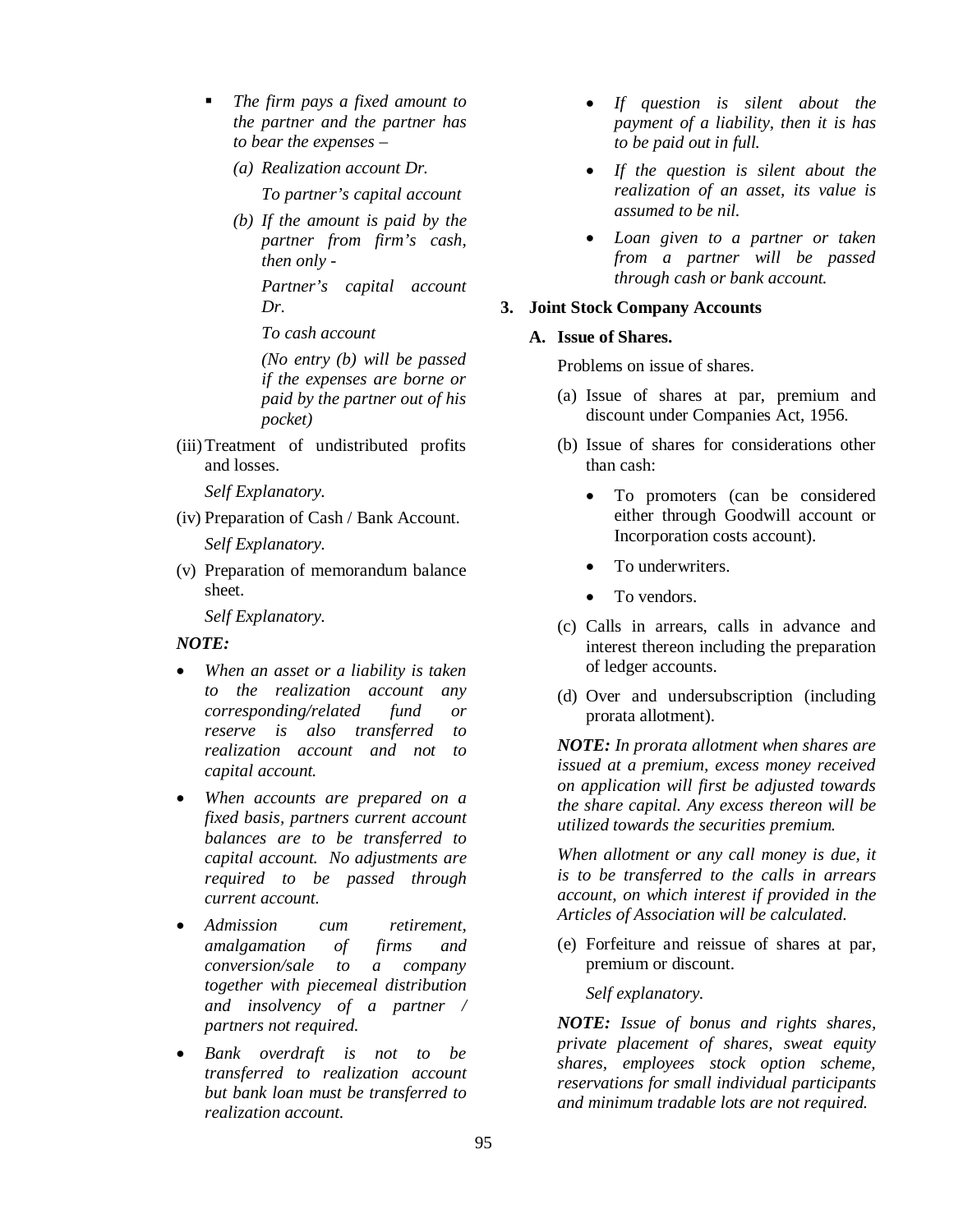#### **B. Issue of Debentures**

Problems on issue of debentures (at par, at premium and at discount.)

*Problems on issue of debentures to include:*

- *(a) Issue of debentures at par, at premium and at discount under Companies Act.*
- *(b) Issue of debentures as collateral security for a loan.*
- *(c) Issue of debentures for considerations other than cash.*
	- *To promoters.*
	- *To underwriters.*
	- *To vendors*
- *(d) Accounting entries at the time of issue when debentures are redeemable at par and premium.*
- *(e) Interest on debentures.*

#### *NOTE:*

*Premium on the redemption of debentures to be recorded under the sub-head 'Provisions' main heading Non-current Liabilities and sub-heading Long-term provisions.*

*Redemption of debentures with or without sinking funds is excluded.* 

#### **C. Final Accounts of Companies**

Application of Revised Schedule VI Part I of Companies Act, 1956.

*Schedule VI Part I under Companies Act - Preparation of a Company Balance Sheet.*

*NOTE 1: The treatment of P/L (Debit balance), miscellaneous expenditure and calls in advance as per revised Schedule VI will be as follows:*

*(a) Under the revised Schedule:*

*P/L (Dr Balance) will be adjusted with the positive balance of Reserves and Surplus even if the resulting figure is in the negative.*

*The pre-revised Schedule VI required that in case there was debit balance in the profit and loss account, uncommitted reserves should first be deducted therefrom. The remaining balance, if*  *any, after such deduction was required to be disclosed on the assets side of the balance sheet (or under application of funds in the vertical form of balance sheet).* 

*In the revised Schedule, it is explicitly provided that debit balance of profit and loss shall be shown as a negative figure under the head 'surplus' under 'shareholders' funds'. Similarly, the balance of 'reserves and surplus', after adjusting negative balance of surplus, if any, shall be shown under the head 'reserves and surplus' even if the resulting figure is in the negative.*

- *(b) Miscellaneous Expenditure such as Loss on Issue of Debentures, Discount on Issue of Shares/ Debentures, Underwriting Commission, Preliminary expenses shall be written off from Securities Premium (if it exists) or from General Reserve or from Surplus i.e., balance in Statement of Profit and Loss under the head 'Reserves and Surplus' in the year in which they occur.*
- *(c) Calls in advance is to be taken as other current liability (specified in the revised schedule).*

*NOTE 2: Part II of the Schedule VI as well as the Part II of the Revised Schedule VI is excluded for the purpose of preparing Final Accounts of a Company.*

*However, for the preparation of Comparative and Common Size Income Statements (Section B – Unit 4: Financial Statement Analysis), the extent and format of the Profit and Loss Statement as per Revised Schedule VI Part II to be studied, is as follows:*

*Name of the Company:*

*Profit and Loss Statement for the year ended:………………..*

| Particulars                | <i>Note</i><br>No. | Figures<br>for the<br>Current<br>reporting<br>period | <b>Figures</b><br>for the<br>Previous<br>reporting<br>period |
|----------------------------|--------------------|------------------------------------------------------|--------------------------------------------------------------|
| Revenue from<br>operations |                    |                                                      |                                                              |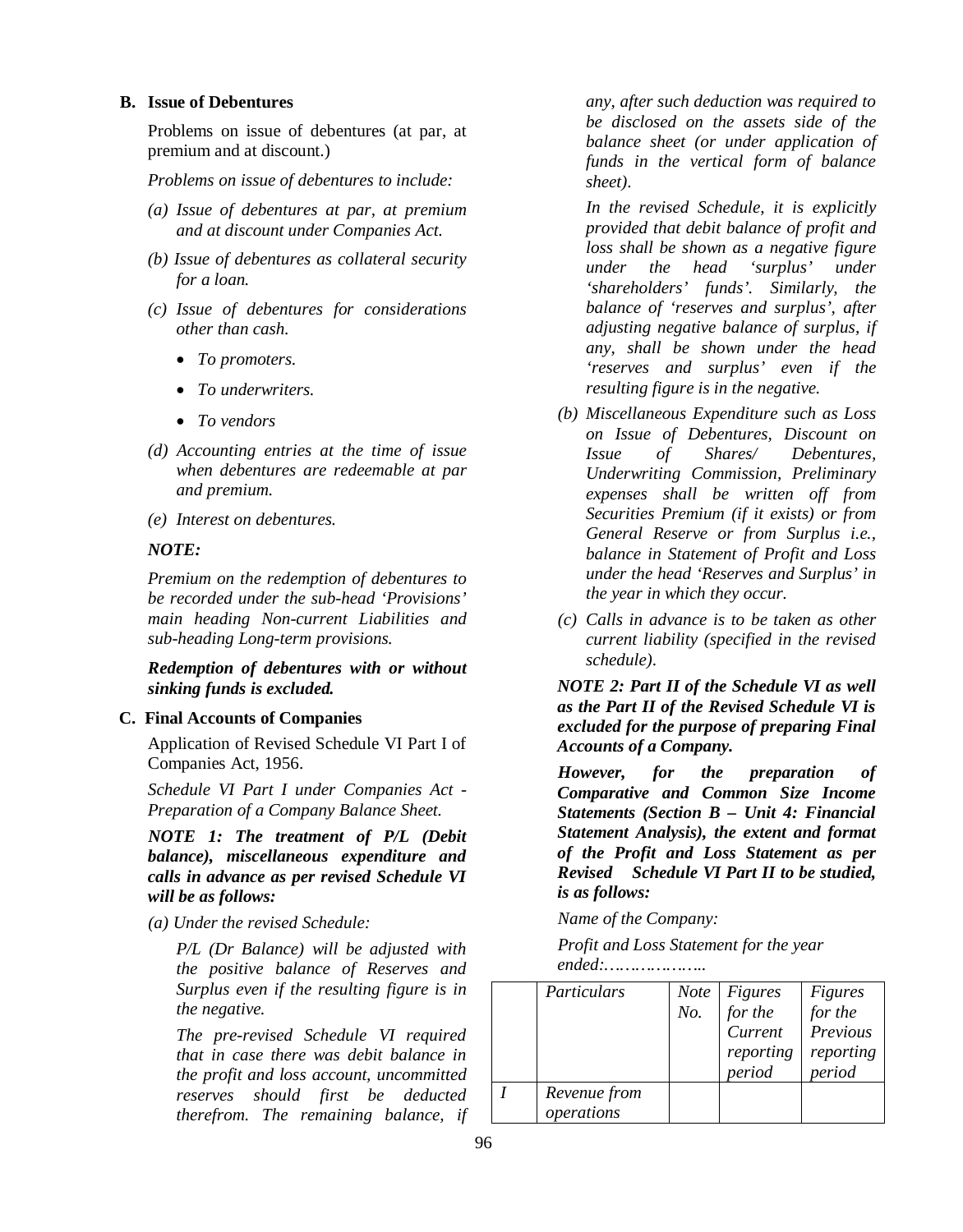| $I\!I$           | Other Income                      |  |  |
|------------------|-----------------------------------|--|--|
| III              | <b>Total Revenue</b>              |  |  |
|                  | $(I+II)$                          |  |  |
| IV               | Expenses:                         |  |  |
|                  | Cost of                           |  |  |
|                  | materials                         |  |  |
|                  | consumed                          |  |  |
|                  | Purchases of                      |  |  |
|                  | Stock-in-Trade                    |  |  |
|                  | Changes in                        |  |  |
|                  | <i>inventories of</i>             |  |  |
|                  | finished goods                    |  |  |
|                  | Work-in-                          |  |  |
|                  | progress and                      |  |  |
|                  | Stock-in Trade                    |  |  |
|                  | Employee                          |  |  |
|                  | benefits expense                  |  |  |
|                  | Finance costs                     |  |  |
|                  | Depreciation                      |  |  |
|                  | and                               |  |  |
|                  | amortization                      |  |  |
|                  | expense                           |  |  |
|                  | Other expenses                    |  |  |
|                  | Total expense                     |  |  |
| $\bar{V}$        | Profit before                     |  |  |
|                  | exceptional and                   |  |  |
|                  | extraordinary                     |  |  |
|                  | items and tax                     |  |  |
|                  | $(III-IV)$                        |  |  |
| VI               | Exceptional                       |  |  |
|                  | items                             |  |  |
| <b>VII</b>       | Profit before                     |  |  |
|                  | extraordinary                     |  |  |
|                  | <i>items and tax</i>              |  |  |
|                  | (V-VI)                            |  |  |
| <b>VIII</b>      | Extraordinary                     |  |  |
|                  | items                             |  |  |
| IX               | $\overline{\text{Profit}}$ before |  |  |
|                  | tax (VII-VIII)                    |  |  |
| $\boldsymbol{X}$ | Tax expense:                      |  |  |
|                  | $(1)$ Current tax                 |  |  |
|                  | (2) Deferred                      |  |  |
|                  | tax                               |  |  |
| XI               | Profit (Loss) for                 |  |  |
|                  | the period from                   |  |  |
|                  | continuing                        |  |  |
|                  | operations (VII-                  |  |  |
|                  | VIII)                             |  |  |

| <b>XII</b>  | Profit / (Loss)                |
|-------------|--------------------------------|
|             | from                           |
|             | discontinuing                  |
|             | operations                     |
| <b>XIII</b> | Tax expense of                 |
|             | discontinuing                  |
|             | operations                     |
| XIV         | Profit / (Loss)                |
|             | from                           |
|             | discontinuing                  |
|             | operations                     |
|             | $(after tax)$ (XII-            |
|             | XIII)                          |
| X V         | Profit / (Loss)                |
|             | for the period                 |
|             | $(XI-XIV)$                     |
| XVI         | Earning per                    |
|             | equity share:                  |
|             | (1) Basic                      |
|             | <i>Diluted</i><br>$\mathbf{2}$ |

### **SECTION B**

### **4. Financial Statement Analysis**

Comparative Statements and Common Size Statements.

*Meaning, significance and limitations of Comparative Statements and Common Size Statements.*

*Preparation of comparative balance sheet and*  income statement (inter-firm and intra-firm) *relating to two different periods showing absolute change and percentage change.*

*Common size balance sheet to be prepared as a percentage of total assets and total liabilities.* 

*Common size income statement to be prepared as a percentage of net sales.* 

### **5. Cash Flow Statement (Only for Non - Financing Companies)**

(i) Meaning, importance and preparation of a Cash Flow Statement.

*NOTE: Based on Accounting Standard – 3 (revised) issued by the Institute of Chartered Accountants of India.*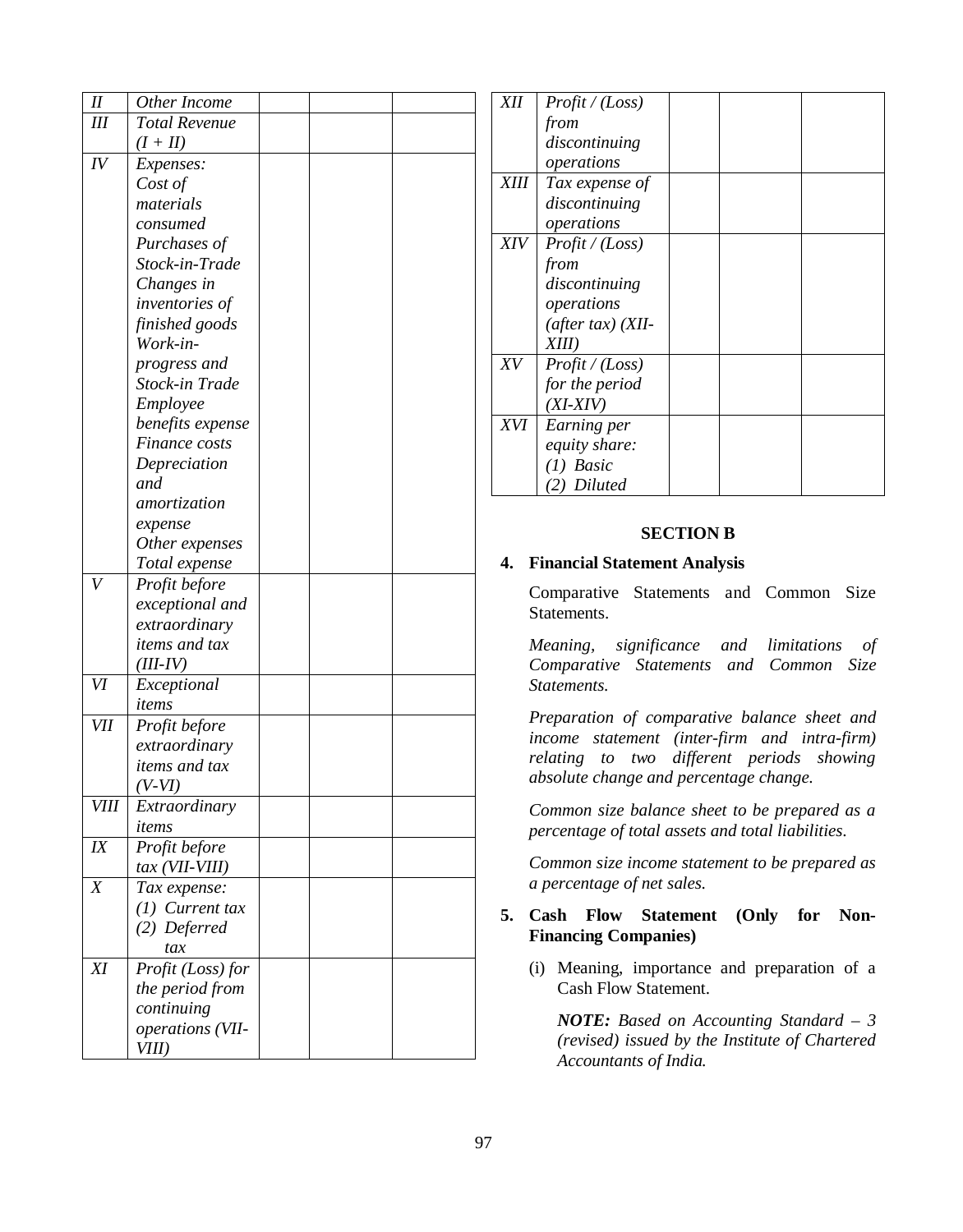(ii) Calculation of net cash flows from operating activities based on Indirect Method only.

*Preparation of a Cash Flow Statement from two consecutive years' Balance Sheet with or without adjustments.*

*NOTE: Any adjustment or an item in the Balance Sheet relating to issue of bonus shares, Foreign Currency Cash Flows; Extraordinary items; Investment in Subsidiaries, Associates and Joint Ventures; Acquisitions and Disposals of Subsidiaries and other Business Units; and Non Cash Transactions are not required. Redemption of preference shares and debentures with or without sinking funds and refund of tax are excluded.*

(iii) Preparation of Cash Flow Statement on basis of operating, investing and financing activities.

*The following items are to be taken when calculating net cash flows from financing activities:*

- *Issue or redemption of shares and debentures at par, at a premium or at a discount.*
- *Interest and dividend paid on debentures, shares and public deposits.*
- *Cash proceeds from public deposits.*
- *Any loan (long term, medium term or short term) whether taken or repaid.*
- *Share issue expenses paid.*

*The following items are to be taken when calculating net cash flows from investing activities:*

- *Cash purchase of fixed assets.*
- *Cash sale of fixed assets.*
- *Purchase of shares or debentures or long term investments of other companies.*
- *Interest and dividend received on shares or debentures or long term investments of other companies.*

 *Sale of shares or debentures or long term investments of other companies.*

*The following items are to be taken for cash and cash equivalents:*

- *Cash*
- *Bank*
- *Short term investments*
- *Marketable securities*
- *Bank overdraft*
- *Cash credit*

*NOTE: Adjustments relating to provision for taxation, proposed dividend, interim dividend, amortization of intangible assets, profit or loss on sale of fixed assets including provision for depreciation on them, Profit or loss on sale of investment are also included.*

*To calculate cash flow from operating activities the Adjusted Profit and Loss Account is not acceptable as per AS-3.* 

### **6. Ratio Analysis**

*Meaning, advantages and limitations of ratio analysis.*

- (i) Problems on ratio analysis (excluding interpretation, analysis, comparisons, conclusions and the preparation of Trading, Profit & Loss Account and Balance Sheet).
	- *(a) Liquidity Ratio: Current Ratio and Quick Ratio.*
		- *1. Current ratio*

*Current assets Current liabilities*

- *2. Quick/Liquid/Acid test ratio*
- $=\frac{All current assets stock prepaid expenses}{1 + 1 + 1 + 1 + ...}$ - *All current liabilities bank overdraft*
- *(b) Solvency Ratios: Debt to Equity Ratio, Total Asset to Debt Ratio, Proprietary Ratio, Interest Coverage Ratio.*
	- *1. Debt-equity ratio*

 *Long term debts* ' *Shareholders fund*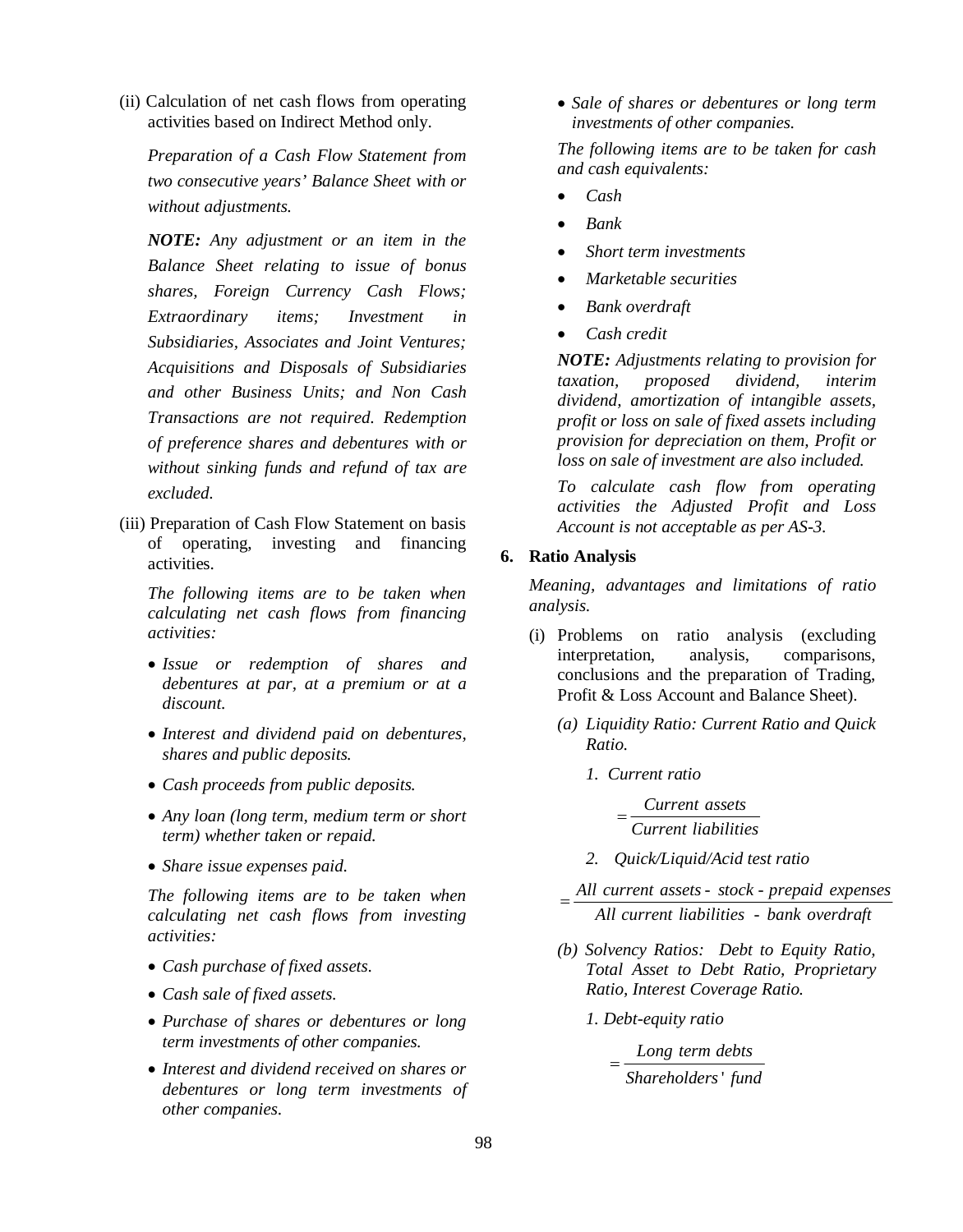*2. Total assets to debt ratio*

Assets - Fictitious A *Total Assets Fictitious Assests Long term debts*  $=$ 

*3. Proprietary ratio* 

' *Shareholders Fund* - *Total Assets Fictitious Assets*  $=$ 

*[NOTE: Shareholders' fund is equal to Equity share capital + Preference share capital + Reserves and Surplus – Fictitious assets.]*

*4. Interest coverage ratio = (in times)*

*Net profit before interest and taxes Interest*

- *(c) Activity Ratios: Stock turnover ratio, debtors turnover ratio, creditors turnover ratio, working capital turnover ratio*
	- *1. Debtors turnover ratio*

*Net credit sales*

 *Average debtors Average bills receivable*  $=$ *number of times*

*2. Creditors turnover ratio* 

*Net credit purchases*

- *Average creditors Average bills payable*  $=$ *number of times*
- *3. Working Capital turnover ratio*

 $\frac{Net \; sales}{Time \; noise}$  = number of times *Working Capital*  $=\frac{1}{\sqrt{1-\frac{1}{2}}}\frac{1}{\sqrt{1-\frac{1}{2}}}\frac{1}{\sqrt{1-\frac{1}{2}}}\frac{1}{\sqrt{1-\frac{1}{2}}}\frac{1}{\sqrt{1-\frac{1}{2}}}\frac{1}{\sqrt{1-\frac{1}{2}}}\frac{1}{\sqrt{1-\frac{1}{2}}}\frac{1}{\sqrt{1-\frac{1}{2}}}\frac{1}{\sqrt{1-\frac{1}{2}}}\frac{1}{\sqrt{1-\frac{1}{2}}}\frac{1}{\sqrt{1-\frac{1}{2}}}\frac{1}{\sqrt{1-\frac{1}{2}}}\frac{1}{\sqrt{1-\frac{1}{2}}}\frac{1}{\sqrt{1-\frac{$ 

*4. Stock turnover ratio*

 *Cost of goods sold number of times Average stock*  $=\frac{\cos\theta}{1} = h$ 

- *(d) Profitability Ratios: Gross profit ratio, operating ratio, operating profit ratio, net profit ratio.*
	- *1. Gross profit ratio*

$$
=\frac{Gross\ Profit}{Net\ Sales}\times100
$$

*2. Net profit ratio*

$$
=\frac{Net\ Profit}{Net\ Sales}\times100
$$

*3. Operating ratio*

 $=\frac{Cost\ of\ goods\ sold\ +\ operating\ expenses}{100} \times 100$ 

*Net Sales*

*4. Operating profit ratio =*

 $\frac{Operating \; Profit}{N} \times 100$ *Net sales*  $\times$ 

*5. Earning per share =*

 *number of equity shares PAT Preference Dividend*

*NOTE:* 

*Net = Gross – returns*

$$
Average = \frac{opening + closing}{2}
$$

*Working capital = current assets – current liabilities.*

*Loose tools, stores and spare parts are not to be taken in the calculation of Current Ratio.*

*Current assets = cash in hand, cash at bank, marketable securities, short-term investments, sundry debtors, bills receivable, accrued income, prepaid expenses, stock in trade.*

*Current liabilities = Sundry creditor, bills payable, liability for taxes, outstanding expenses, income received in advance, provision for taxation, proposed dividend, bank overdraft, short term loan.*

*Long term debts = Secured loans + Unsecured loans.*

*Cost of Goods sold = opening stock plus net purchases plus direct expenses minus closing stock.*

 *OR*

*Cost of Goods sold = Net sales minus gross profit.*

*Operating ratio = 100 – operating profit ratio.*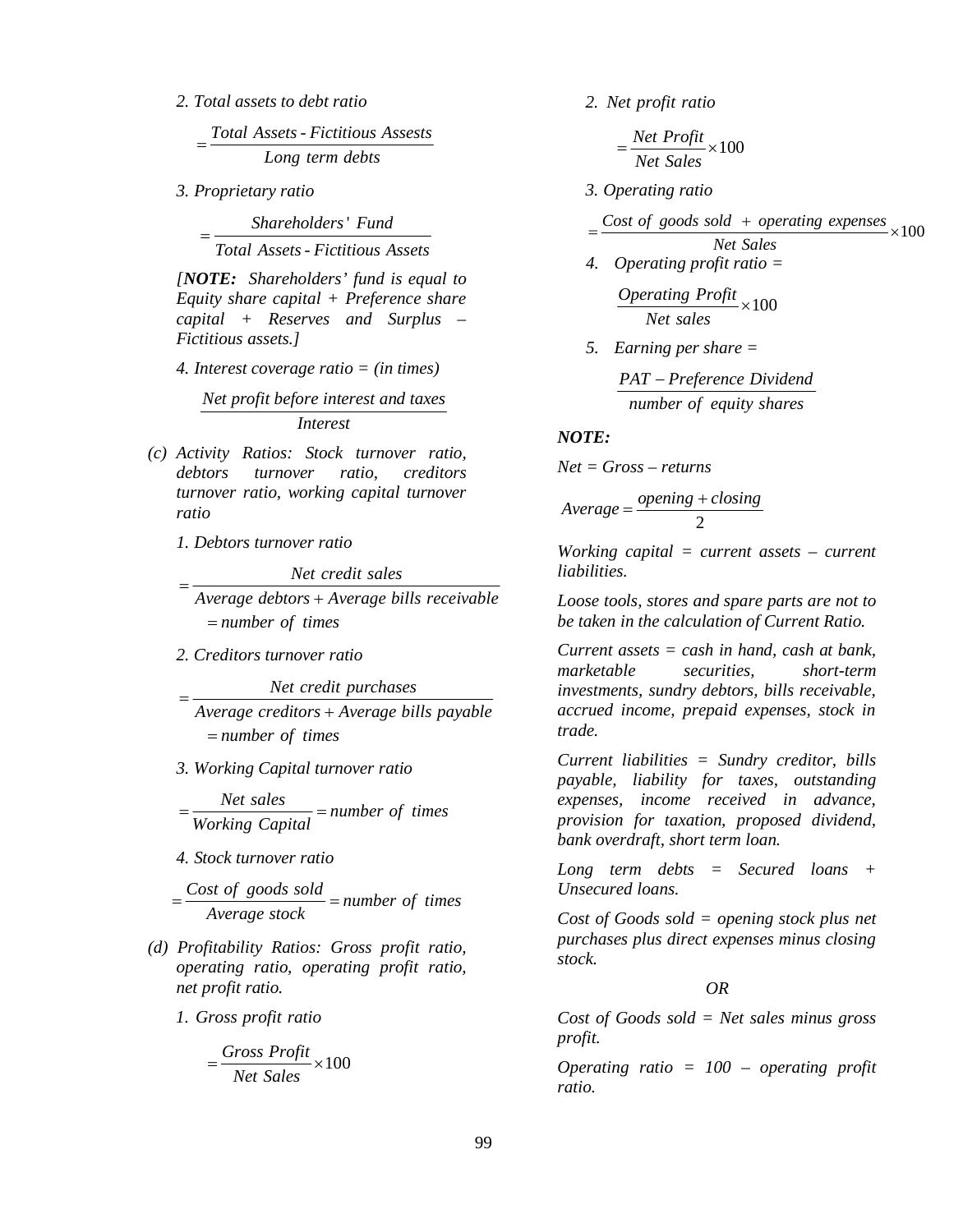*Operating profit = Gross profit minus Administrative expenses minus selling and Distribution expenses.*

## OR

*Operating profit = Net profit plus nonoperating expenses minus non-operating incomes.*

*NOTE: Current Ratio includes Net Debtors (Gross Debtors – Provision for doubtful debts) while Debtors Turnover Ratio includes Gross Debtors.*

### **SECTION C**

- **7. Accounting Application of Electronic Spread Sheet**
	- (i) Concept of Electronic Spreadsheet.

*Meaning, utility, merits and demerits of Electronic spreadsheets.*

(ii) Features offered by Electronic Spreadsheet.

*An understanding of basic features of electronic spreadsheets such as: Creating worksheet, entering data into worksheet, heading information, data, text, dates, alphanumeric values, saving & quitting worksheet. Opening and moving around in an existing worksheet. Toolbars and Menus, keyboard shortcuts. Working with single and multiple workbooks - copying, renaming, moving, adding and deleting, copying entries and moving between workbooks. Formatting of worksheet- Auto format, changing alignment, character styles, column width, date format, borders and colours. Previewing and Printing worksheet - Page setting, Print titles, Adjusting margins, Page break, headers and footers. Formulas – summation, subtraction, division, multiplication, average and percentage. Functions: date, if-thenelse, freezing panes.* 

- (iii) Application of spreadsheets in generating the following accounting information:
	- 1. Payroll

*Components of payroll – Basic, HRA, DA and TA, CCA, deduction for PF and income tax.*

2. Data Presentation

*Graphs and charts- using wizards, various charts type, formatting grid lines and legends, previewing & printing charts*

*Database - creation, sorting, query and filtering a database.*

#### **8. Database Management System (DBMS)**

(i) Concept and Features of DBMS.

*Types and features of DBMS system – SQL and ORACLE.* 

(ii) DBMS in Business Application.

*Database design, tables, fields, relationships, forms reports and indexing.*

*The following examples of DBMS in business application:*

- *Accounting Information*
- *Debtors and Creditors*
- *Bank Reconciliation Statement*
- *Asset Accounting*

### **PAPER II – PROJECT WORK – 20 Marks**

Candidates will be expected to have completed **two**  projects from any topic covered in Theory.

### **The project work will be assessed by the teacher and a Visiting Examiner appointed locally and approved by the Council.**

Mark allocation for **each** Project [10 marks]:

| Overall format                      | 1 mark  |
|-------------------------------------|---------|
| Content                             | 4 marks |
| Findings                            | 2 marks |
| Viva-voce based on the Project only | 3 marks |

#### **A list of suggested Projects is given below:**

- 1. Preparation of Journal / sub-division of journal, Ledger, Trial balance and Financial Statements of a partnership form of business on the basis of a case study.
	- Develop a case study showing how two or more friends decide to come together and start a business with a certain amount of capital.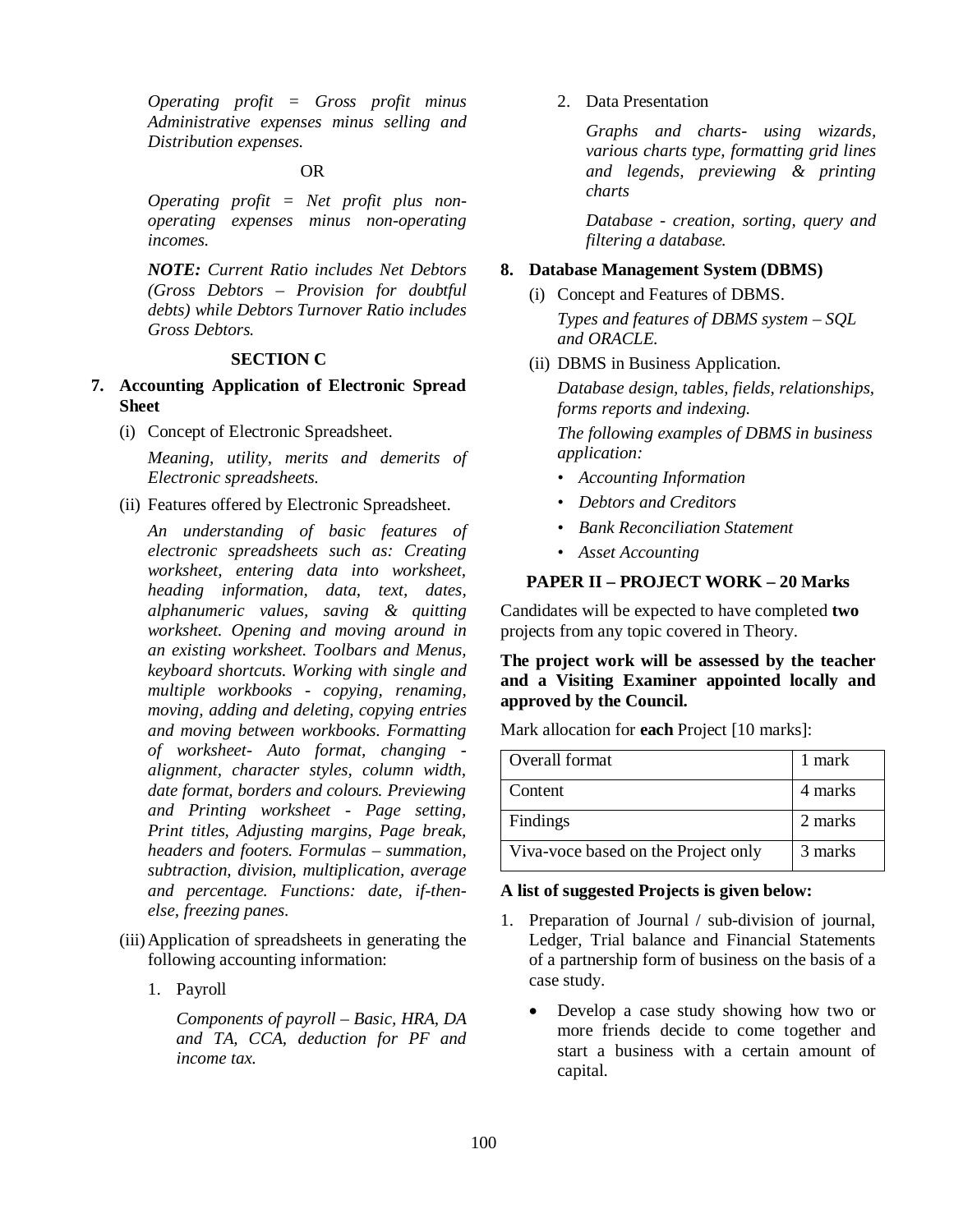- Prepare their Partnership Deed including interest on capital, partner's salary, commission, interest on drawings, interest on partner's loan and rent paid to a partner.
- Write in detail, their transactions during the year: purchases - cash and credit, sales - cash and credit, expenses, purchase of fixed assets and depreciation charged on them, any outstanding expenses, prepaid expenses, accrued income, drawing bills of exchange, accepting bills payable etc.
- From this case study developed (which should have at least 15 transactions), pass the journal entries, post them into the ledger, prepare a Trial Balance and the Trading and Profit and Loss Account, Profit and Loss Appropriation Account and Balance Sheet.
- The various expenses, for comparison purposes, could be depicted in the form of bar diagrams and pie charts.
- Calculate relevant accounting ratios like liquidity, solvency, activity and profitability giving their formulae and computation (all this could be part of the viva-voce).
- The ratios could also be shown graphically and/ or pictorially (bar diagrams and pie charts) and if possible, could be compared with the ratios of the industry.
- 2. Preparation of a Cash Flow Statement with the help of audited / unaudited / imaginary Balance Sheets of a company for two consecutive accounting years or two consecutive quarters of an accounting year could be taken along with at least five additional information (depreciation, purchase/ sale of fixed assets, dividend paid/ proposed, tax paid/ proposed, amortization of intangible assets, profit or loss on sale of fixed assets including provision for depreciation on them and profit or loss on sale of investment).
	- The results of the operating, investing and financing activities could be shown graphically and/ or pictorially (bar diagrams and pie charts).
- 3. Preparation of Common Size and Comparative Income Statement and Balance Sheet of a company by taking into account its audited, unaudited / imaginary financial results of two

consecutive quarters of an accounting year or of two consecutive accounting years.

- The comparison has to be made in the form of Common Size and Comparative Income Statement and Balance Sheet.
- The comparison could also be shown graphically and/ or pictorially (bar diagrams and pie charts).
- 4. Taking the audited/ unaudited / imaginary financial results of any leading company, its liquidity, solvency, activity and profitability ratios of two consecutive accounting years or of two consecutive quarters of an accounting year should be calculated and the comparison of the ratios of both the years or quarters should be shown graphically and/ or pictorially (bar diagrams and pie charts).
- 5. Employee Salary Sheet:
	- (i) Design a spreadsheet using the following fields:

Employee's Name: String Variable of maximum size of 40 characters

Date of Joining:Date in English U.K. format

Basic Salary: upto 2 places after decimal

Calculate their net salary using the Employee's data. [Feed in random data for 20 to 25 employees]

Some of the instructions are given below:

(ii) Important Instructions:

Dearness Allowance (DA) is paid @ 45% of Basic Salary.

House Rent Allowance (HRA) is paid @ 15% of (Basic Salary + DA)

City Compensatory Allowance (CCA) is paid  $@ 8.3\% \text{ of (Basic Salary + DA + HRA)}$ 

Provident Fund (PF) is deducted @ 12% of (Basic Salary + DA)

Income Tax (IT) is deducted @ 10% of  $(Basic$  Salary + DA + HRA + CCA)

Net Salary is summation of Basic Salary +  $DA + HRA + CCA$  less PF and IT

- (iii) Save your worksheet on the desktop as **Employee\_Salary.**
- (iv) Print a Hard Copy of your work and close the file.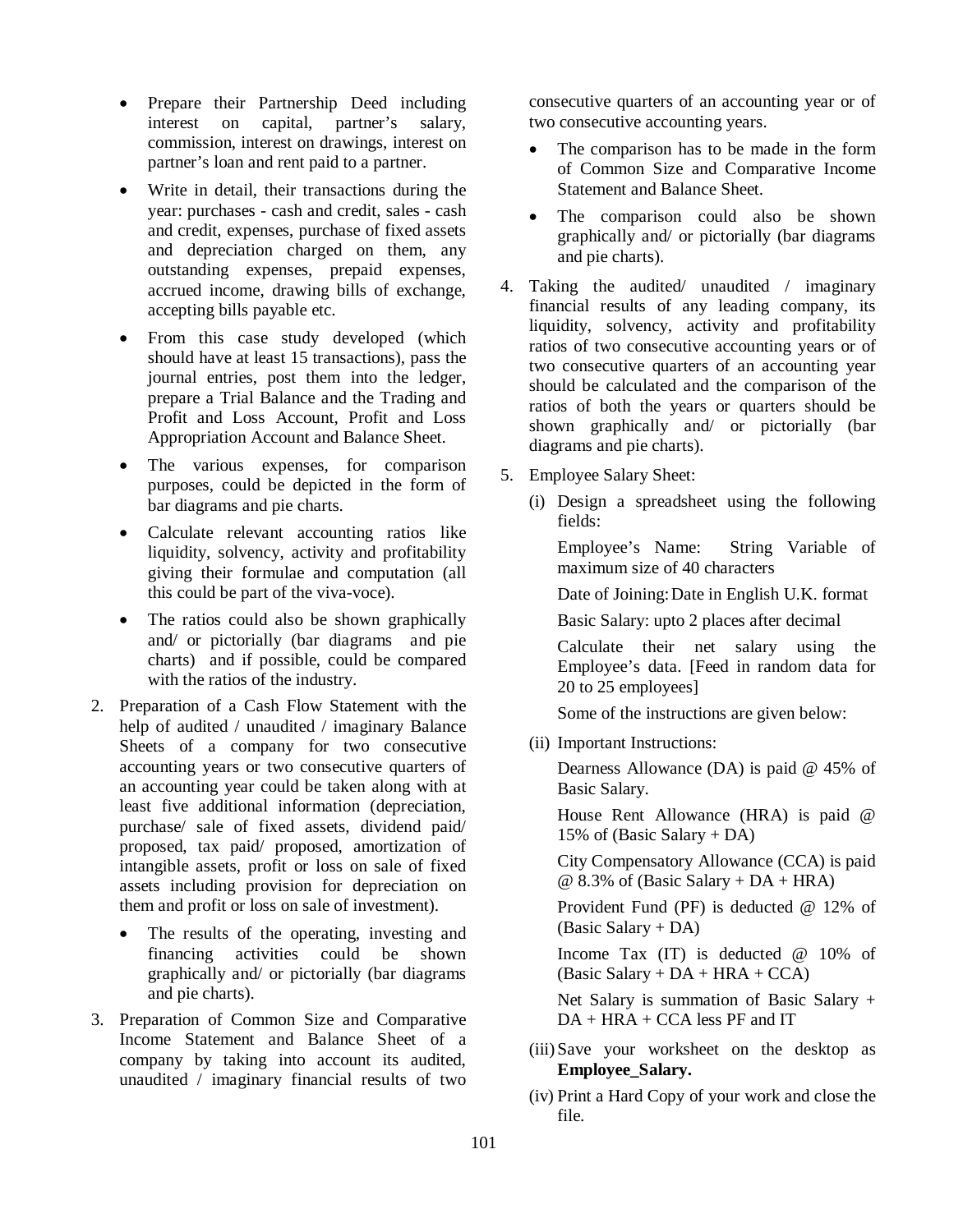6. Revenue and Commission Statement

Prepare a Spreadsheet for a certain Company, which pays a commission based upon books sold.

Prepare a revenue and commission statement based upon the following information:

| Name of<br>Salesperson | Number of<br>Soft Cover<br>Books sold | Number of<br><b>Hard Cover</b><br>Books sold |
|------------------------|---------------------------------------|----------------------------------------------|
| Suresh Mehta           | 1546                                  | 360                                          |
| Gladstone David        | 1788                                  | 315                                          |
| Manish Arora           | 1340                                  | 294                                          |
| Manmeet Singh          | 990                                   | 450                                          |
| Vineet Saighal         | 1105                                  | 689                                          |

#### **Assumption:**

Price of Hard Cover Books: @Rs. 34.45 per Book

Price of Soft Cover Books: @ Rs. 22.05 per Book

Commission on Hard Cover Books: 9.0%

Commission on Soft Cover Books: 12%

Prepare a spreadsheet showing your calculation to determine:

- (i) Revenue (Hard Cover Books and Soft Cover Books)
- (ii) Total Revenue
- (iii)Commission (Hard Cover Books and Soft Cover Books)
- (iv) Total Commission
- (v) Create a Chart (any style) showing the above information.

Open the original page (with lines and shading) as well as a formula page. (The entire formula must been shown)

Use **"=round** (0)" where applicable so that all columns add correctly.

7. Spreadsheet on Outstanding Report

Prepare and Present a Spreadsheet for a list of outstanding notes receivable each month. The information for a particular month is as follows:

Use the following financial information:

| Face<br>Value | Interest<br>Rate | Other details              |
|---------------|------------------|----------------------------|
|               | 10.8%            | Late Penalty: 11%          |
| 500           | 9.2%             | Report date: July 30, 2011 |
| 1000          | 8.96%            | Days / Year: 365           |

| <b>Note</b><br>Number       | Face<br>Value | Period<br>Days | <b>Issue Date</b> |
|-----------------------------|---------------|----------------|-------------------|
|                             | Rs. 525       | 90             | 7/2/2011          |
| $\mathcal{D}_{\mathcal{L}}$ | Rs. 612       | 60             | 14/3/2011         |
| 3                           | Rs. 210       | 45             | 19/5/2011         |
|                             | Rs. 800       | 120            | 10/6/2011         |
| $\varsigma$                 | Rs. 1469      | 30             | 24/6/2011         |

Show the Interest rate, Days outstanding, Interest earned, Late penalty and Total due.

Use appropriate Lines and Shading to make the report interesting and easy to read. Use two places after the decimals where appropriate.

Prepare a chart to show the above information.

- 8. Database Management
	- (i) Create a Database with at least 10 records with each record having the following fields: Employees Details: PAN Number, Name, Address and Phone Number
	- (ii) Sort the names in alphabetical order.
	- (iii)The Employee database has another table called Loan Details that stores the details of loan taken by various employees. Create a query that gives a list of employees names along with loan details.

The loan details table has following fields:

Loan Amount, Loan Date, Interest Rate, Amount Paid and Amount Balance.

(iv) Create a Report as per the format given below:

Employee Loan Details:

| Emp. Emp. Loan |  | Loan   Amount   Balance          |  |
|----------------|--|----------------------------------|--|
|                |  | No. Name Amount Date Paid Amount |  |

Decide tables, relationships etc. on your own.